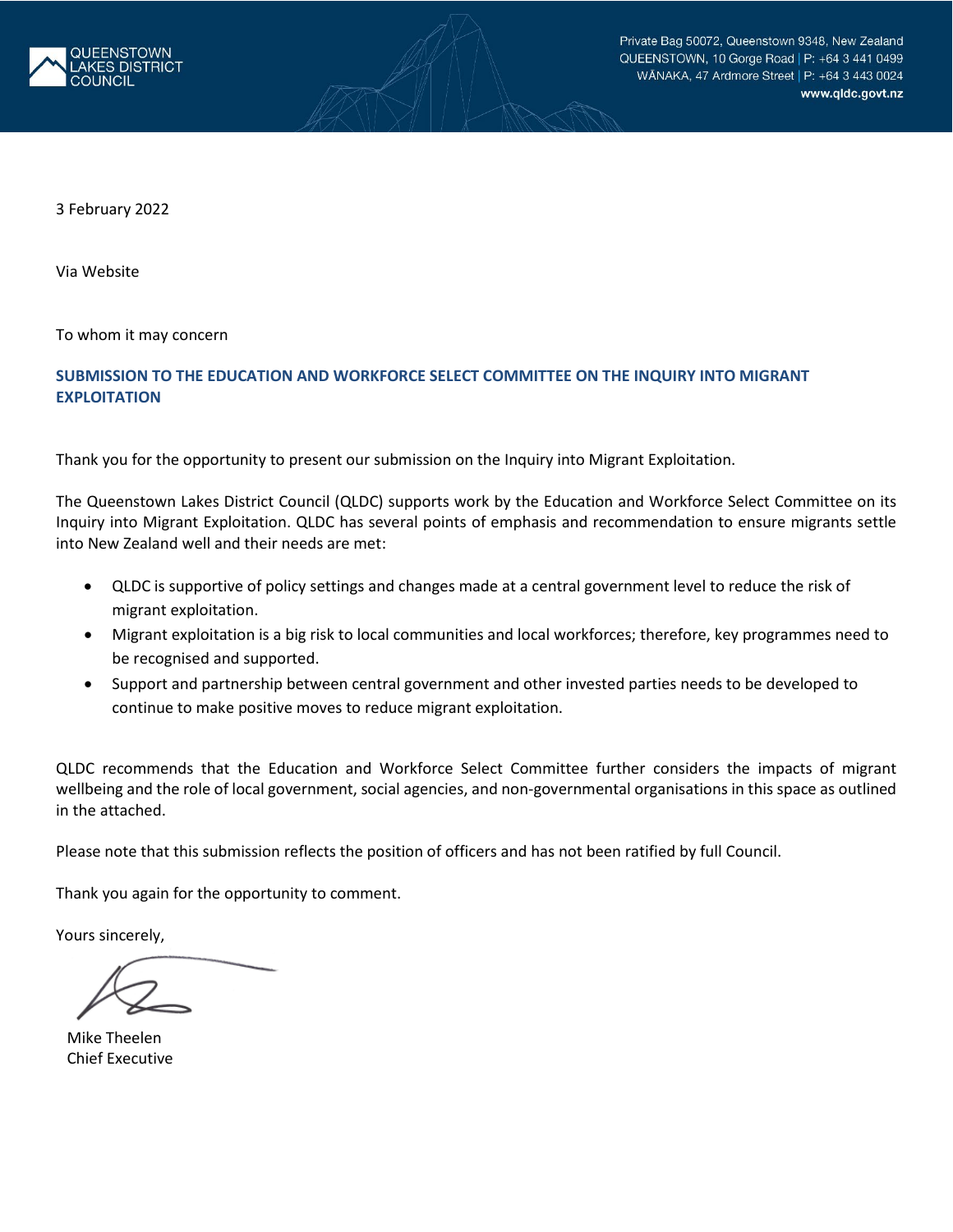#### **SUBMISSION TO THE EDUCATION AND WORKFORCE SELECT COMMITTEE ON THE INQUIRY INTO MIGRANT EXPLOITATION**

#### **1.0 Background**

- 1.1 Queenstown Lakes District is an essential component of the national tourism economy, responsible for 43.7% of Aotearoa New Zealand's largest export industry<sup>[1](#page-1-0)</sup>.
- 1.2 The district's economy is dominated by the tourism and hospitality sectors, which have historically offered lower than average wages in a place with a higher than average cost of living<sup>[2](#page-1-1)</sup>. Before the pandemic, the average unemployment rate was very low in the district and migrant workers were a necessity for the operation of local businesses<sup>[3](#page-1-2)</sup>.
- 1.3 Queenstown Lakes District is also an area of high growth, with resident numbers growing at a higher rate in comparison to other areas in Aotearoa New Zealand<sup>[4](#page-1-3)</sup>. Nonetheless, on a peak day, visitor numbers exceed resident numbers by 134%<sup>[5](#page-1-4)</sup>, illustrating the scale of the challenge in establishing a suitable workforce and the need for migrant workers to supplement locally based staff. Having taken the impact of COVID-19 into account in its projections, beyond the immediate border closures QLDC notes this is likely to remain unchanged over a ten year horizon<sup>[6](#page-1-5)</sup>.
- 1.4 COVID 19 has had a significant negative impact on many aspects of life in the district. In 2020, QLDC advocated extensively for its migrant worker community, many of whom were left suddenly without work and without any means of government support. In the district, there were 5,330 welfare requests received from people on employment or short stay visas<sup>[7](#page-1-6)</sup>. The impact on the economic profile of the district has been profound and many businesses have closed. However, businesses that have remained now struggle to attract New Zealanders into a sector that has been severely affected by uncertainty and border closures<sup>[8](#page-1-7)</sup>.
- 1.5 The QLDC has recently joined the Welcoming Communities scheme established by Immigration New Zealand and will be developing a detailed Welcome Plan for migrants joining its communities. Migrants make up a large proportion of our residential community<sup>[9](#page-1-8)</sup> and QLDC is committed to continuing the development of a community that is diverse, inclusive and supportive.
- 1.6 QLDC strongly supports the inclusion of Te Tiriti principles in the development of new immigration policy. Te Tiriti interest in immigration should be developed in partnership with iwi.

<span id="page-1-0"></span><sup>1</sup> <https://ecoprofile.infometrics.co.nz/Queenstown-Lakes%2bDistrict/Tourism/TourismGdp>

<span id="page-1-1"></span><sup>2</sup> <https://ecoprofile.infometrics.co.nz/queenstown-lakes%2Bdistrict/PDFProfile>

<span id="page-1-2"></span><sup>3</sup> <https://ecoprofile.infometrics.co.nz/queenstown-lakes%2bdistrict/Employment/Unemployment> In 2019,

Queenstown Lakes had an average unemployment rate of 1.1%,

<span id="page-1-3"></span><sup>4</sup> <https://www.qldc.govt.nz/your-council/council-documents/queenstown-lakes-spatial-plan>

<span id="page-1-4"></span><sup>5</sup> <https://www.qldc.govt.nz/community/population-and-demand>

<span id="page-1-5"></span><sup>6</sup> <https://www.qldc.govt.nz/community/population-and-demand>

<span id="page-1-6"></span><sup>7</sup> <https://www.qldc.govt.nz/recovery/recovery-intel-report>

<span id="page-1-7"></span><sup>8</sup> <https://jobfix.co.nz/blog/no-quick-fix-for-queenstown-s-labour-market-mess/> For the month of November 2021

there were 891 ads for jobs on a local job site, however many employers (offering higher than market rates) are reporting no applications from New Zealanders.

<span id="page-1-8"></span><sup>9</sup> Current conditions in Queenstown-Lakes Labour Market – December 2021 report. ~3,500 on employer-assisted visas pre-pandemic (15% of filled jobs) and 30% of Queenstown Lakes workers came to New Zealand <5 5 years ago (2018 census).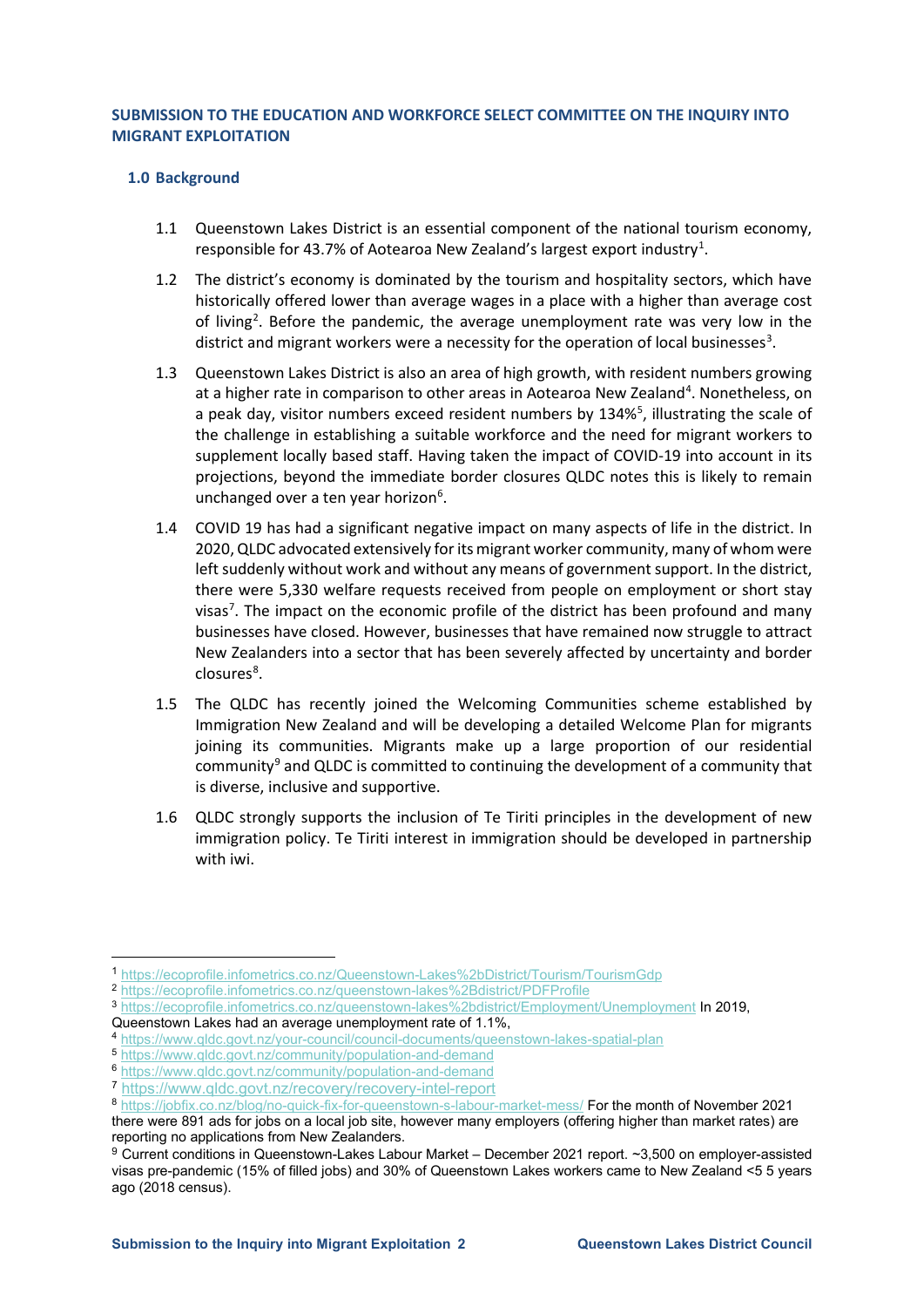## **2.0 QLDC is supportive of policy settings and changes made at a central government level to reduce the risk of migrant exploitation.**

- 2.1 QLDC is supportive of policy settings that in turn can improve opportunities for the districts' international workforce i.e.; ability to change role and employer.
- 2.2 QLDC is also supportive of the introduction of an employer accreditation framework and would like to ensure there is supporting education and information for employers around how they can meet the new accreditation requirements.
- 2.3 Removing the conditions that tie migrant workers to a specific employer and role type may also alleviate the current labour shortage in the district by allowing flexibility of work arrangements. This could also alleviate migrant stress of being tied to an unsuitable employer and curb the risk of migrant exploitation. Therefore, QLDC strongly recommends the removal of these conditions is swiftly implemented.

## **3.0 Migrant exploitation is a big risk to local communities and local workforces; therefore, key programmes need to be recognised and supported.**

- 3.1 As demonstrated, QLDC's migration profile and workforce needs are different to many other parts of Aotearoa New Zealand. The need for this workforce is not just in the tourism sector but also in agriculture and viticulture, in addition to areas of technical expertise which is hard to recruit for in this district. QLDC recommends that regionally-tailored migration settings are needed to meet the current and future workforce needs of the district. QLDC would welcome the development of a Regional Partnership Agreement (RPA) to recognise distinct workforce needs in the collaborative development of a sustainable workforce strategy.
- 3.2 Immigration policy needs to balance the needs of people moving into the country and will not necessarily provide a uniform approach for all. The wellbeing of people moving to New Zealand and specific needs they may have while doing so need to be addressed as not all migrants face the same challenges.
- 3.3 QLDC has signed up to take part in the Welcoming Communities Programme to ensure newcomers/migrants are welcomed, settled and integrated into the community. QLDC would welcome further investment from government to establish stronger settlement services, employer education about diversity and inclusion and effective settlement support. Migrants to the district, together with their children, have become deeply integrated into the Queenstown Lakes District community. Some of these migrants for more than a decade and are making a maor cumulative contribution to the local economy and social and cultural diversity.
- 3.4 The government has taken some initial steps in this space through the New Zealalnd Migrant Settlement and Integration Strategy that supports settlement information and services in five key area; employment, education and training, English language, inclusion, and health and wellbeing<sup>[10](#page-2-0)</sup>. Employer education about actions that constitute exploitation would also be welcomed, as well as building awareness of the types of practices that can (either positively/negatively) impact our international workforce's sense of wellbeing.
- 3.5 The impact of COVID-19 and job losses have left many migrants in a precarious position with limited access to welfare or state support. This has fallen to local government, social

<span id="page-2-0"></span><sup>10</sup> [Migrant settlement strategy \(newzealandnow.govt.nz\)](https://www.newzealandnow.govt.nz/live-in-new-zealand/migrant-settlement-strategy)